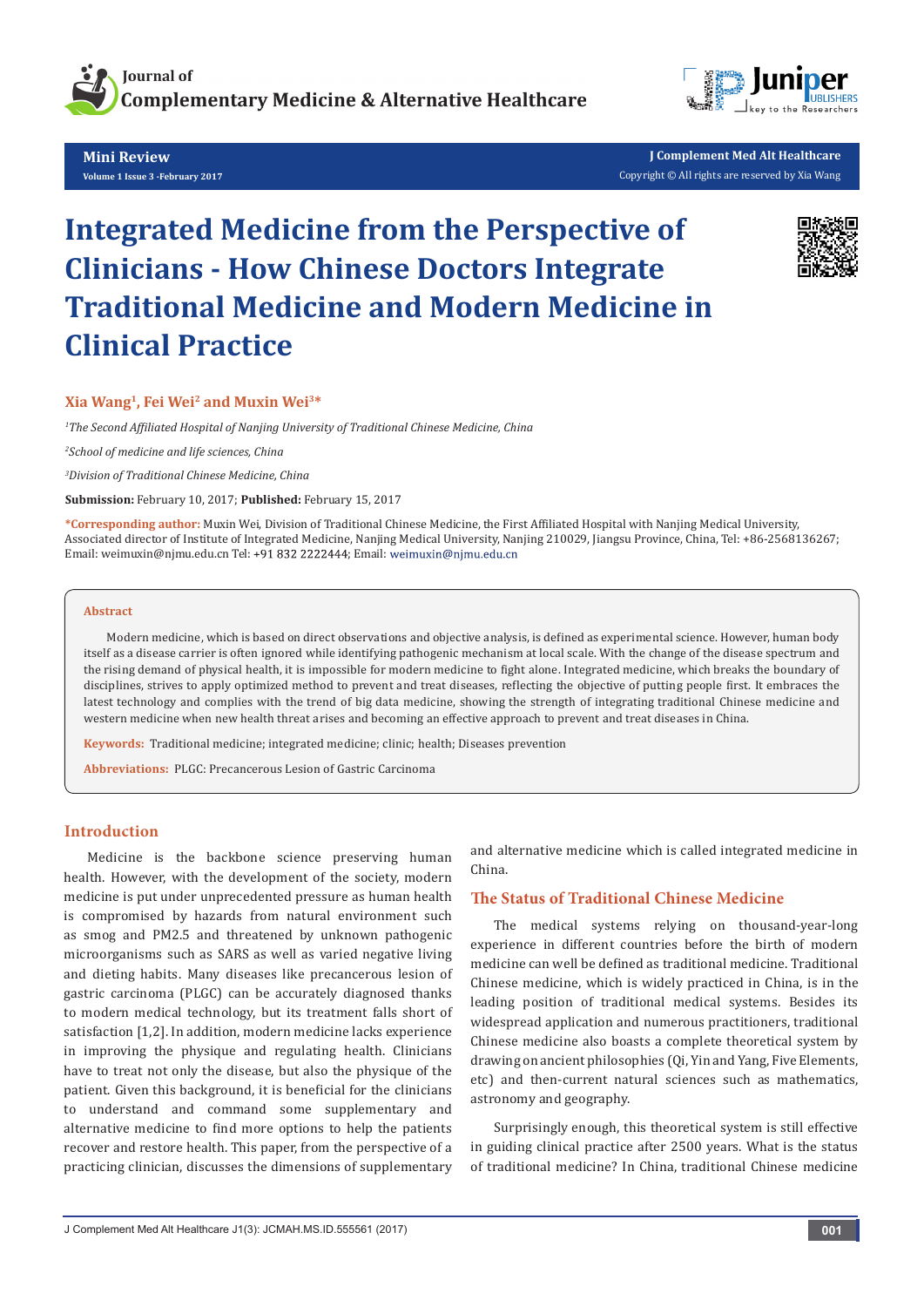is often put on an equal footing with western medicine and integrated medicine in the consideration of preserving the ancient medical system. In reality, however, modern medicine is still in the dominant position. Supplementary and alternative medicine, as traditional medicine is defined in United States, is perhaps more accurate. It is inferred that the dominant modern medicine is often preferred by the patients and doctors when it can readily cure diseases. However, in situations when obstacles and toxic and side effects are inevitable during the treatment of western medicine, traditional medicine may set in as supplementary medicine. While in other situations when diseases such as above-mentioned PLGC, of which modern medicine is incapable to cure and in which traditional medicine is experienced, occur, traditional medicine is required to play a dominant role as an alternative medicine [3].

#### **Modern medicine is not enough to treat all diseases**

Modern medicine is derived from ancient western medicine which, in turn, originates from ancient Greece. Direct observation and objective analysis is essential to modern medicine, which is therefore defined as experimental science. Until today, pathogenic mechanism has been explained from the cellular and molecular perspective and DNA in a bid to guide diagnosis and treatment of diseases. This reflects the human understanding of the world is in constant progress. Nevertheless, objective and direct observation and cautious deduction is always the mindset we adhere to. The fundamental idea of modern medicine is eliminating obscurely defined concepts and empty predictions and illusions to find the truth. Such mindset, however, often ignores the overall influence on the human body as the disease carrier while identifying truth about pathogenic mechanism at local scale. Therefore, with the development of the world, the change of the disease spectrum and rising demand for physical health, it won't do for modern medicine to fight alone, and its limitations are also revealing gradually. For example, how to prevent the severe damage done to normal cells by anti-cancer drugs during cancer treatment? How to help patients recover from extreme fragility after treatment of contagious diseases even though the pathogenic microorganism is eliminated? These questions are difficult to be solved by modern medicine. Therefore, supplementary and alternative medicine is believed to play a larger role not only in China, but also throughout the world.

## **Integrated Medicine from the Perspective of the Clinicians**

Integrated medicine, as an innovative discipline in China, has come into existence for several decades. All disciplines have to assimilate the knowledge created by the mankind to enrich and develop, modern and traditional medicines are no exception. Integrated medicine, which breaks the interdisciplinary boundary, strives to explore the optimized method to prevent and treat diseases and gives priority to the interest of patients, reflecting the objective of putting people first. Practitioners in the field of integrated medicine in China are mostly TCM clinicians who have received modern medical education and a few clinicians who have received advanced western medical education. This new generation of clinicians has introduced traditional medicine into the mainstream medicine and made contribution to the preservation, innovation and promotion of the theoretical system and clinical characteristics of traditional Chinese medicine by integrating it with western medicine. Practicing clinicians not only use the four diagnostic methods of traditional Chinese medicine, but also the modern laboratory and medical instruments used by western medical practitioners to diagnose. These clinicians also have explored chemical language that is consistent with western medicine and made the plantderived new drugs research possible by communicating and expressing the experience and formulas of traditional Chinese medicine and exploring pharmacological efficacy.

With the development of science and technology, integrated medicine assimilates the latest technology and complies with the trend of big data medicine. Integrated medicine also exhibits strength when new health threat arises. Experts in the field of integrated medicine have set out to study the environmentborne pathogenic factors such as smog whose pathogen is yet unidentified. This is where the strength of traditional Chinese medicine lies. Through comparison, analysis, research and application of scientific thinking, theoretical systems, diagnostic and treatment techniques between traditional Chinese medicine and western medicine, integrated medicine have assimilated and integrated the respective characteristics and strengths of both traditional Chinese medicine and modern medicine, accomplished substantial results in disease prevention and treatment and health preservation, and realized the goals of better serving the mankind in areas of health preservation, disease prevention, treatment and recovery. As an effective approach to prevent and treat diseases in China, integrated medicine has exhibited impressive sustainability.

## **Author Contribution**

X Wang and F Wei contributed equally to this work.

## **References**

- 1. [Vannella L, Lahner E, Annibale B \(2012\) Risk for gastric neoplasias in](https://www.ncbi.nlm.nih.gov/pmc/articles/PMC3319954/)  [patients with chronic atrophic gastritis: a critical reappraisal. World](https://www.ncbi.nlm.nih.gov/pmc/articles/PMC3319954/)  [Journal of Gastroenterology 18\(12\): 1279-1285.](https://www.ncbi.nlm.nih.gov/pmc/articles/PMC3319954/)
- 2. [Zullo A, Hassan C, Repici A \(2013\) Intestinal metaplasia surveillance:](https://www.ncbi.nlm.nih.gov/pmc/articles/PMC3602469/)  [Searching for the road-map. World Journal of Gastroenterology 19\(10\):](https://www.ncbi.nlm.nih.gov/pmc/articles/PMC3602469/)  [1523-1526.](https://www.ncbi.nlm.nih.gov/pmc/articles/PMC3602469/)
- 3. Fan YF, Wei MX (2012) Precancerous lesions of gastric cancer: Research progress and preventive strategies. World Chinese Journal of Digestology (20): 1807-1812.